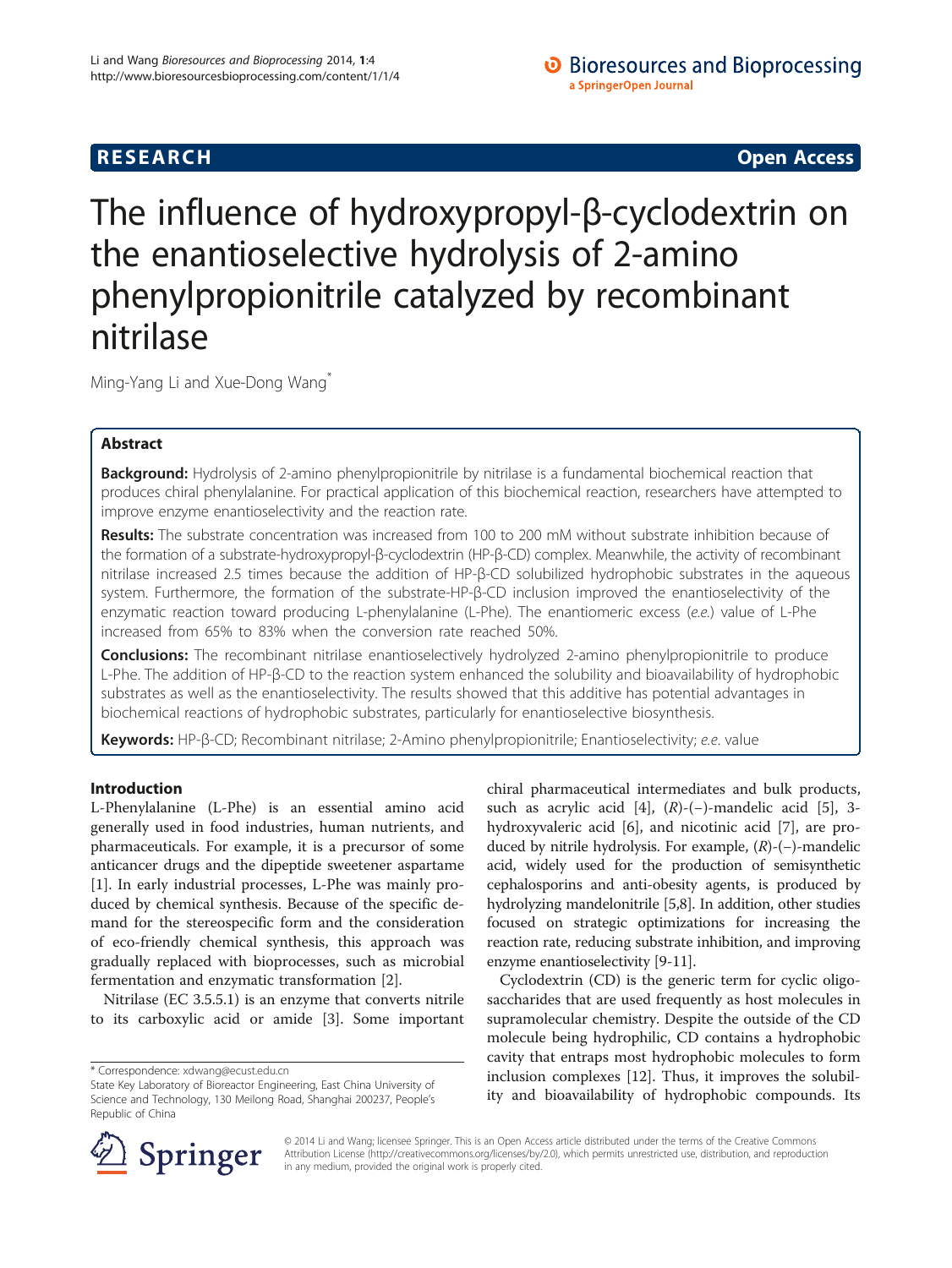use is of interest for reactions in which hydrophobic compounds are to be delivered. In previous reports, CD has been proven to increase the availability of insoluble substrates, reduce substrate inhibition, and enhance the efficiency of catalysis by increasing the reaction rate in other catalytic reactions [[13\]](#page-4-0). It has also been used in an enzymatic enantioselective reaction to increase the enantiomeric excess (e.e.) value of the product [[14](#page-4-0)].

In our previous study, a novel nitrilase from Rhodobacter sp. LHS-305 was cloned and expressed in Escherichia coli [\[15](#page-4-0)]. This nitrilase displayed high activity toward both aliphatic and aromatic nitriles, similar to the nitrilase from Rhodococcus rhodochrous ATCC 33278 [\[16](#page-4-0)]. It also showed regioselectivity toward dinitriles to produce cyanocarboxylic acids. Because this nitrilase shows properties different from those of typical nitrilases, it potentially has industrial applications in the future.

In this study, the stereoselective hydrolysis of 2-amino phenylpropionitrile by this novel nitrilase was investigated. The influences of CD on this hydrolysis in terms of substrate inhibition and the e.e. value of the product were found to improve the catalytic reaction. The investigations comprehensively increased our knowledge of this unique nitrilase for its application.

## Materials and methods

## Chemicals

Hydroxypropyl-β-cyclodextrin (HP-β-CD) (≥98.5%) was purchased from Shanghai Lingfeng Chemical Reagent Company (Shanghai, China), biochemical-grade L-Phe from Sigma-Aldrich (St. Louis, MO, USA), and glucose and other chemicals from Sinopharm Chemical Reagent Co., Ltd. (Shanghai, China).

## Microorganism and culture media

Recombinant E. coli expressing a novel nitrilase gene from Rhodobacter sphaeroides LHS-305 were used in this study.

Seed medium (g/L) contained peptone 10, yeast extract 5, and NaCl 10, pH 7.0 to 7.5.

Fermentation medium (g/L) contained yeast extract 10, peptone 5, NaCl 5, glucose 3, and MgSO4 $-7H_2O$  3, pH 7.0 to 7.5. Media were sterilized for 20 min at 115°C.

## Growth conditions

Precultures cultured in the seed medium for 3 to 4 h at 37°C were inoculated into 100 mL of fermentation medium in a 500-mL Erlenmeyer flask, with the addition of α-lactose (1 g/L), and cultured on a shaker at 200 rpm and 20°C for 12 h.

#### Preparation of recombinant nitrilase

The recombinant nitrilase was purified by affinity chromatography as described in our previous report [\[15\]](#page-4-0).

## Preparation of the 2-amino phenylpropionitrile/HP-β-CD complex

2-Amino phenylpropionitrile (73 mg) was added to 100 μL methanol to obtain a 5 M substrate stock solution. The stock solution was added to 50 mM PB solution (pH 7.0) with HP-β-CD and stirred for 20 min at 40°C. This yielded the 2-amino phenylpropionitrile/HPβ-CD inclusion complex.

## Assay of enzyme activity toward bioconversion of 2-amino phenylpropionitrile

The catalytic reaction was performed in 1 mL of sodium phosphate buffer (50 mM, pH 7.0) containing the substrate 2-amino phenylpropionitrile (20 mM, final concentration) and nitrilase (1 mg/mL, final concentration). Reaction mixtures were incubated at 40°C for 10 min, and reactions were quenched by the addition of 10%  $(v/v)$ 1 mol/L HCl. Enzyme activity (U) was defined as the amount of enzyme required for the hydrolysis of l μmol of the 2-amino phenylpropionitrile substrate to the corresponding acid within 1 min. All experiments were performed in triplicate.

## Analysis of L-Phe

The enantiomeric purity of Phe was determined by reversed-phase HPLC (Agilent, Santa Clara, CA, USA) equipped with a Chirobiotic T column (Sigma-Aldrich Co.) at a flow rate of 0.5 mL/min with a solvent system (75:25,  $v/v$ ) of phosphate buffer (25 mM, adjusted to pH 3.5 with  $H_3PO_4$ ) and methanol. Peaks were detected using an ultraviolet detector at 210 nm.

## Results and discussion

## Effects of HP-β-CD addition on the catalytic reaction

SDS-PAGE for the purified nitrilase indicated a single band at 40 kDa, naturally corresponding to 14 subunits of identical size [\[15\]](#page-4-0). The optimal reaction pH and temperature of the purified nitrilase were 7.0 and 40°C, respectively [\[15\]](#page-4-0). In the hydrolysis of 2-amino phenylpropionitrile to L-Phe by the purified nitrilase, the reaction rate was limited by the low solubility of 2-amino phenylpropionitrile. HP-β-CD can form a complex with hydrophobic substrates. It may enhance the solubility and bioavailability of such compounds. The diminished transmittances of the cyano group at 2,240 to 2,222  $cm^{-1}$ by infrared spectrometry indicated that the substrate molecule had been included by HP-β-CD, as shown in Figure [1](#page-2-0). The effects of HP-β-CD/substrate molar ratios on enzyme activity were examined, as shown in Figure [2](#page-3-0). The reaction rate was improved significantly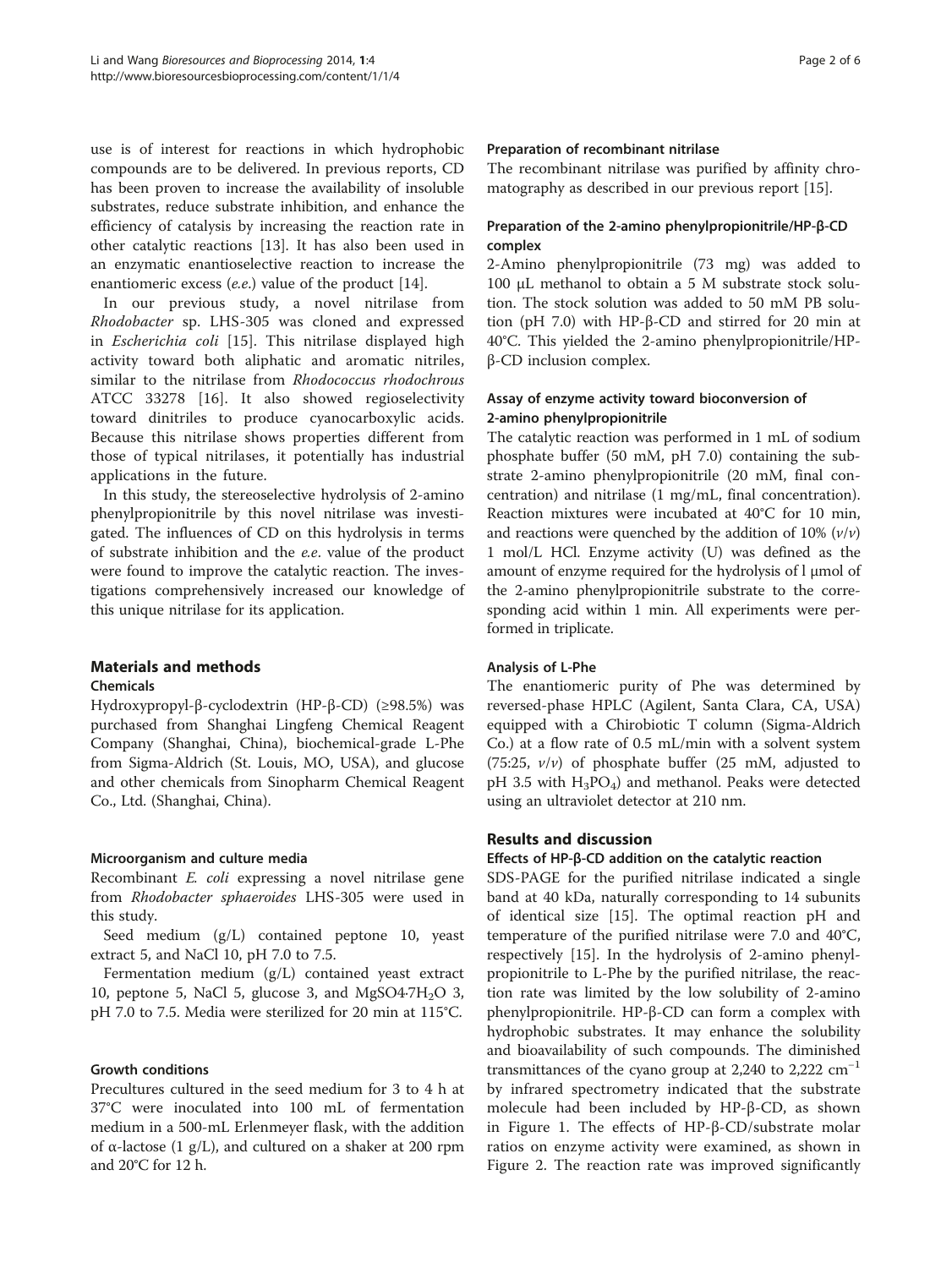by the addition of HP-β-CD, consistent with a previous study in which HP-β-CD was used as a solubilizer [[17\]](#page-4-0). The highest relative activity (245%) was obtained at a ratio of 0.2. However, the host-guest complex was present in a dynamic equilibrium with free substrates and the inclusion complex. The concentration of free substrates decreased with the increase in CD available for enzymatic attack. Meanwhile, HP-β-CD

addition also affected the e.e. value of the product. As shown in Figure [2](#page-3-0), the e.e. value of the product decreased when the ratio was lower than 0.2. These results showed that the HP-β-CD/substrate ratio was a sensitive parameter affecting the reaction rate and the enantiopurity of the product. The optimum HPβ-CD/substrate ratio of 0.2 was selected in subsequent experiments.

<span id="page-2-0"></span>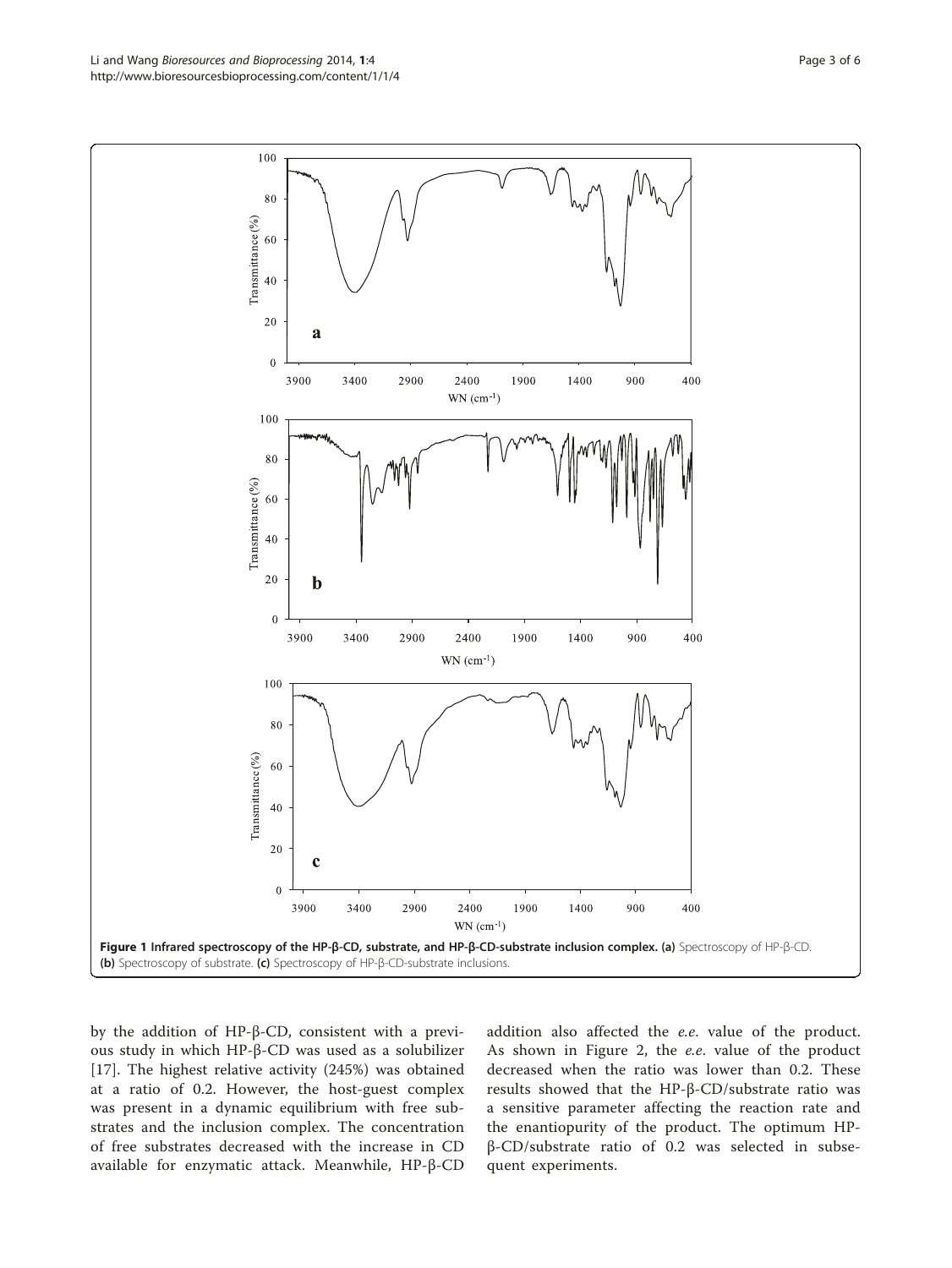<span id="page-3-0"></span>

#### Effect of HP-β-CD inclusions on substrate inhibition

The inhibitory effects of substrates with or without HPβ-CD were investigated, as shown in Figure 3. Significant substrate inhibition was observed, and the initial reaction rate decreased correspondingly as substrate concentration exceeded 100 mM without the addition of HP-β-CD. It was necessary to eliminate the inhibitory effect of substrate on recombinant nitrilase activity in this biotransformation. Substrate inhibition was reduced by the toluene-water biphasic system or in situ production removal by the addition of resin [[10](#page-4-0)[,18](#page-5-0)]. Here, the substrate inhibition was effectively reduced by addition





of HP-β-CD in the reaction system. HP-β-CD could form host-guest complexes with hydrophobic substrates. The CD-substrate inclusion complex can function as a reservoir to slowly and continuously release free substrate for the enzymatic reaction. After the substrate was allowed to interact with HP-β-CD, substrate concentration for the maximum initial rate increased from 100 to 200 mM. The maximum initial rate increased from 32 μmol/(min·mg) at a substrate concentration of 100 mM to 62 μmol/(min·mg) at a substrate concentration of 200 mM. The reaction time at which the conversion rate reached 50% was shortened to 9 h at a substrate concentration of 200 mM in the presence of HP-β-CD, as shown in Figure 4. The HP-β-CDsubstrate reaction system greatly increased the bioprocess efficiency.

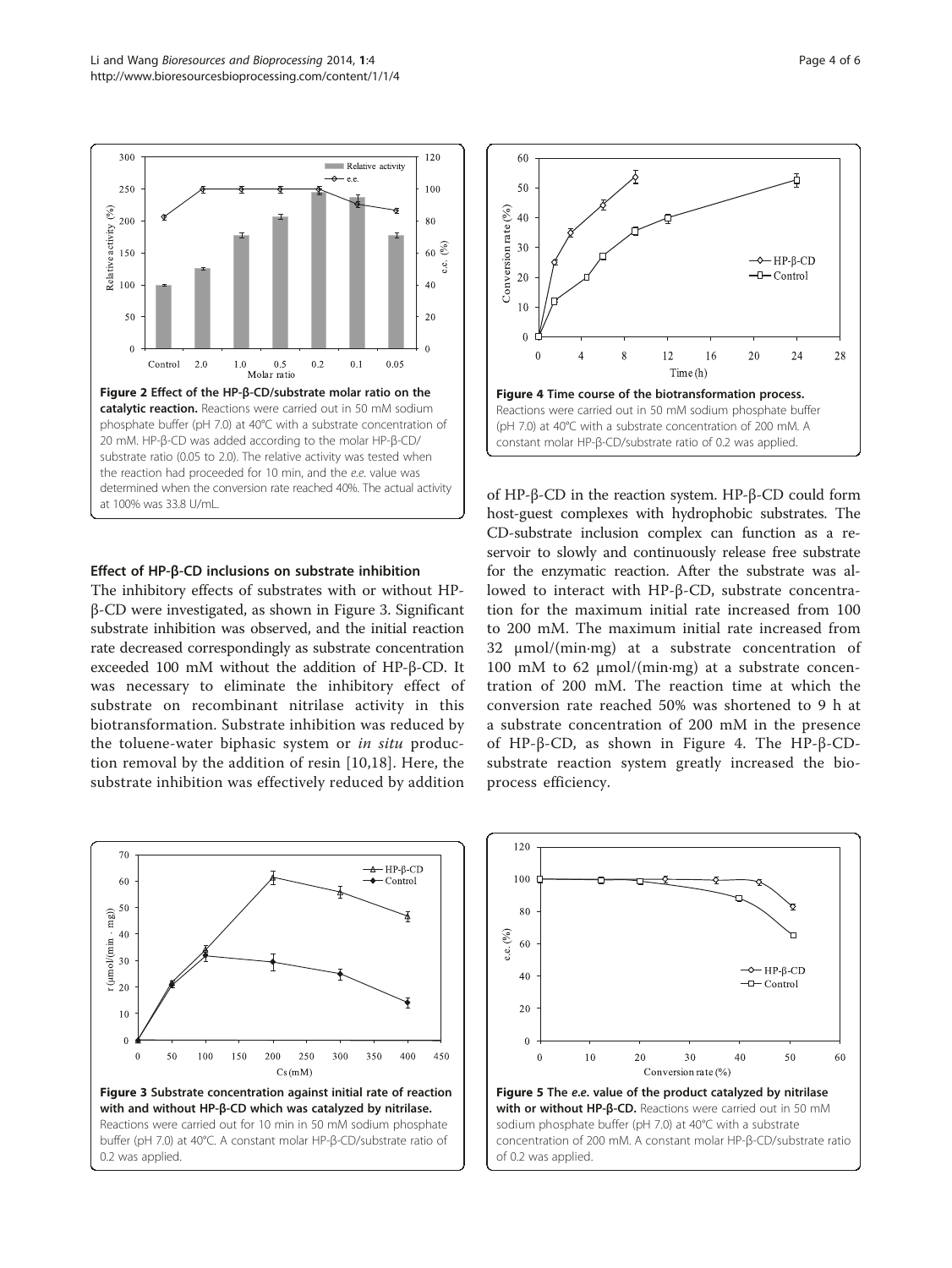#### <span id="page-4-0"></span>Effect of HP-β-CD inclusion on the e.e. value of the product

Enantiomerically pure α-hydroxy carboxylic acid or amino acid can be produced by the enzymatic hydrolysis of the cyano group and transesterification or the hydrolysis of an ester group [\[19\]](#page-5-0). The recombinant nitrilase enantioselectively hydrolyzed racemic 2-amino phenylpropionitrile to L-Phe. However, the e.e. value of the product was only 65% when the conversion rate reached 50% with a substrate concentration of 200 mM. In previous approaches, CDs were used for chiral separation of enantiomer and the enhancement of enantioselectivity in an enzymatic reaction by the formation of CD-substrate inclusion complexes [14,[20](#page-5-0)]. When HP-β-CD was added to the system to create an inclusion complex, the e.e. value of the product increased to 83% when the conversion rate reached 50%, as shown in Figure [5](#page-3-0). Although the e.e. value of the product decreased with the increasing conversion rate, an e.e. value of 99% for the product was obtained when the biotransformation rate reached 40% after 5 h of hydrolysis, and the E value was 254 under these optimal reaction conditions. The results showed that the catalytic asymmetric synthesis of L-Phe by the recombinant nitrilase is a typical dynamic kinetic reaction favoring the D or L enantiomer. We inferred that the D type more readily formed inclusion complexes with HP-β-CD because of the difference in molecular recognition of enantiomer [[21](#page-5-0)]. The D type was contained within the hydrophobic cavity, and the L type was free outside the hydrophobic cavity and was exposed to enzymatic attack. Consequently, the hydrophobic cavity protected and suppressed the hydrolysis of the D enantiomer and led to the enantioselective hydrolysis of an enantiomeric molecule.

#### Conclusions

The recombinant nitrilase enantioselectively hydrolyzed 2-amino phenylpropionitrile to produce L-Phe. Using the HP-β-CD-substrate reaction system, the reaction rate was greatly improved by enhancing the solubility and bioavailability of the hydrophobic substrate. Meanwhile, the e.e. value of the product was also improved significantly because of the formation of inclusion complexes. In this manner, HP-β-CD enhanced both the efficiency of the catalytic reaction and the optical purity of the product. The properties of CDs to form inclusion complexes with hydrophobic molecules led to their practical application in a biochemical reaction with a hydrophobic substrate. In particular, they were used to promote enantioselective biosynthesis.

#### Competing interests

We hold a Chinese patent relating to the content of the manuscript. The ownership of the patent belongs to East China University of Science and Technology.

#### Authors' contributions

MYL carried out the biotransformation process design, product analysis, and data processing. XDW conceived the study, participated in its design and coordination, and helped to draft the manuscript. Both authors read and approved the final manuscript.

#### Acknowledgements

We thank Guinan Li and Hualei Wang who provided the fundamental works, such as clone and expression of the novel nitrilase in E. coli.

#### Received: 30 January 2014 Accepted: 19 May 2014 Published online: 24 July 2014

#### References

- 1. Zhou H, Liao X, Wang T, Du G, Chen J (2010) Enhanced L-phenylalanine biosynthesis by co-expression of pheAfbr and aroFwt. Bioresour Technol 101:4151–4156
- 2. Liu DX, Fan CS, Tao JH, Liang GX, Gao SE, Wang HJ, Li X, Song DX (2004) Integration of E. coli aroG-pheA tandem genes into Corynebacterium glutamicum tyrA locus and its effect on L-phenylalanine biosynthesis. World J Gastroenterol 10:3683–3687
- 3. Fernandes BCM, Mateo C, Kiziak C, Chmura A, Wacker J, van Rantwijk F, Stolz A, Sheldon RA (2006) Nitrile hydratase activity of a recombinant nitrilase. Adv Synth Catal 348:2597–2603
- 4. Kamal A, Kumar MS, Kumar CG, Shaik TB (2011) Bioconversion of acrylonitrile to acrylic acid by Rhodococcus ruber strain AKSH-84. J Microbiol Biotechnol 21(1):37–42
- 5. Banerjee A, Dubey S, Kaul P, Barse B, Piotrowski M, Banerjee UC (2009) Enantioselective nitrilase from Pseudomonas putida: cloning, heterologous expression, and bioreactor studies. Mol Biotechnol 41(1):35–41
- 6. Wu SJ, Fogiel AJ, Petrillo KL, Hann EC, Mersinger LJ, DiCosimo R, O'Keefe DP, Ben-Bassat A, Payne MS (2007) Protein engineering of Acidovorax facilis 72W nitrilase for bioprocess development. Biotechnol Bioeng 97:689–693
- 7. Yang CS, Wang XD, Wei DZ (2011) A new nitrilase-producing strain named Rhodobacter sphaeroides LHS-305: biocatalytic characterization and substrate specificity. Appl Biochem Biotechnol 165:1556–1567
- 8. Zhang ZJ, Xu JH, He YC, Ouyang LM, Liu YY (2013) Cloning and biochemical properties of a highly thermostable and enantioselective nitrilase from Alcaligenes sp. ECU0401 and its potential for (R)-(−)-mandelic acid production. Bioproc Biosyst Eng 34(3):315–322
- 9. Sosedov O, Matzer K, Bürger S, Kiziak C, Baum S, Altenbuchner J, Chmura A, van Rantwijk F, Stolz A (2009) Construction of recombinant Escherichia coli catalysts which simultaneously express an (S)-oxynitrilase and different nitrilase variants for the synthesis of (S)-mandelic acid and (S)-mandelic amide from benzaldehyde and cyanide. Adv Synth Catal 351:1531–1538
- 10. Zhang ZJ, Pan J, Liu JF, Xu JH, He YC, Liu YY (2011) Significant enhancement of (R)-mandelic acid production by relieving substrate inhibition of recombinant nitrilase in toluene-water biphasic system. J Biotechnol 152:24–29
- 11. Qiu J, Su EZ, Wang W, Wei DZ (2014) High yield synthesis of Dphenylglycine and its derivatives by nitrilase mediated dynamic kinetic resolution in aqueous-1-octanol biphasic system. Tetrahedron Lett 55(8):1448–1451
- 12. Liu L, Guo QX (2004) Use of quantum chemical methods to study cyclodextrin chemistry. J Incl Phenom Macro Chemistry 50(1–2):95–103
- Yue HY, Yuan QP, Wang WH (2007) Enhancement of L-phenylalanine production by β-cyclodextrin. J Food Eng 79:878–884
- 14. Mine Y, Zhang L, Fukunaga K, Sugimura Y (2005) Enhancement of enzyme activity and enantioselectivity by cyclopentyl methyl ether in the transesterification catalyzed by Pseudomonas cepacia lipase co-lyophilized with cyclodextrins. Biotechnol Lett 27(6):383–388
- 15. Wang HL, Li GN, Li MY, Wei DZ, Wang XD (2014) A novel nitrilase from Rhodobacter sphaeroides LHS-305: cloning, heterologous expression and biochemical characterization. World J Microbiol Biotechnol 30:245–252
- 16. Yeom SJ, Kim HJ, Lee JK, Kim DE, Oh DK (2008) An amino acid at position 142 in nitrilase from Rhodococcus rhodochrous ATCC 33278 determines the substrate specificity for aliphatic and aromatic nitriles. Biochem J 415:401–407
- 17. Shen Y, Wang M, Zhang L, Ma Y, Ma B, Zheng Y, Liu H, Luo JM (2011) Effects of hydroxypropyl-β-cyclodextrin on cell growth, activity, and integrity of steroid-transforming Arthrobacter simplex and Mycobacterium sp. Appl Microbiol Biotechnol 90(6):1995–2003